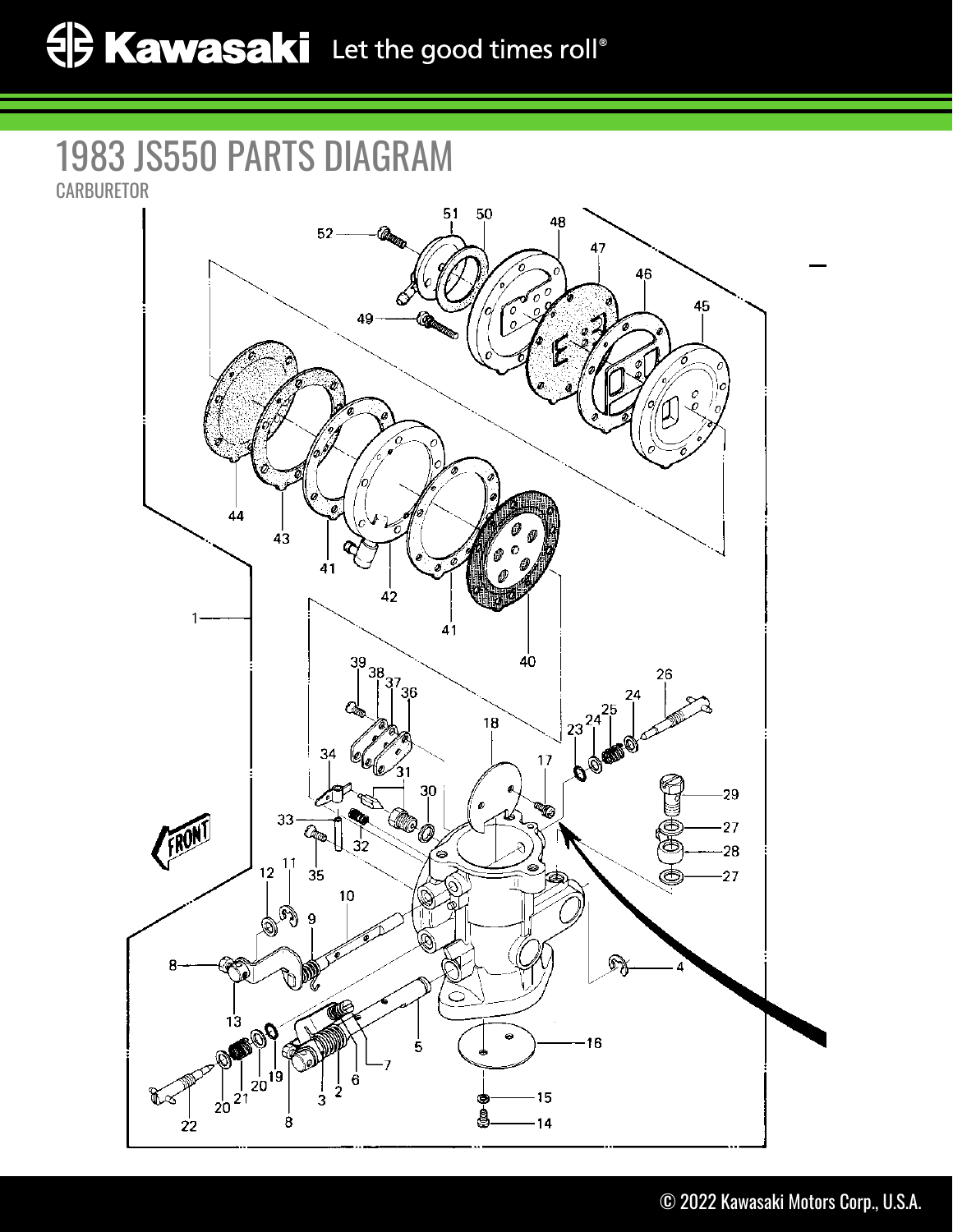## 1983 JS550 PARTS LIST

**CARBURETOR** 

| <b>ITEM NAME</b>                      | <b>PART NUMBER</b> | <b>QUANTITY</b> |
|---------------------------------------|--------------------|-----------------|
| CARBURETOR (Ref # 1)                  | 16001-3005-YR      | 1               |
| SPRING, THROTTLE SHAFT (Ref #2)       | 92081-547          | 1               |
| <b>BUSHING, THRTLE SHAFT (Ref #3)</b> | 92028-514          | 1               |
| CIRCLIP, 5M/M, SUS304 (Ref #4)        | 92033-3004         | 1               |
| THROTTLE SHAFT ASSY (Ref # 5)         | 16041-3001         | 1               |
| SPRING, CABLE PULLY (Ref #6)          | 16040-022          | 1               |
| SCREW, 4X20 (Ref # 7)                 | 92009-3009         | 1               |
| BOLT, 4X8 (Ref #8)                    | 92001-3026         | $\overline{2}$  |
| SPRING (Ref # 9)                      | 92081-525          | 1               |
| CHOKE SHAFT ASS'Y (Ref # 10)          | 59111-513          | 1               |
| CIRCLIP, 5M/M, SUS304 (Ref #11)       | 92033-3004         | 1               |
| WASHER, PLAIN, 6NYLON (Ref #12)       | 92022-3020         | 1               |
| TERMINAL, CHOKE SHAFT (Ref # 13)      | 21169-3008         | 1               |
| SCREW-PAN-HEAD 3X6 (Ref # 14)         | 220B0306           | $\overline{2}$  |
| WASHER SPRING 3MM (Ref #15)           | 461F0300           | $\overline{2}$  |
| VALVE, THROTTLE (Ref # 16)            | 16025-503          | 1               |
| <b>SCREW 3X5 (Ref #17)</b>            | 92011-517          | $\overline{2}$  |
| VALVE, CHOKE (Ref #18)                | 16126-3001         | 1               |
| "0" RING (Ref # 19)                   | 92055-510          | 1               |
| WASHER (Ref # 20)                     | 92022-537          | $\overline{2}$  |
| SPRING (Ref # 21)                     | 92081-528          | 1               |
| SCREW, LOW SPEED (Ref # 22)           | 16009-3001         | 1               |
| "0" RING, DRAIN PLUG (Ref # 23)       | 92055-1093         | 1               |
| WASHER (Ref # 24)                     | 92065-528          | $\overline{2}$  |
| SPRING (Ref # 25)                     | 92081-534          | 1               |
| SCREW, HIGH SPEED (Ref # 26)          | 16009-3002         | 1               |
| GASKET-BANJO BOLT (Ref # 27)          | 92065-078          | $\overline{2}$  |
| BANJO-CARB (Ref # 28)                 | 59071-505          | 1               |
| BOLT, BANJO, #2.0 (Ref #29)           | 92001-3038         | 1               |